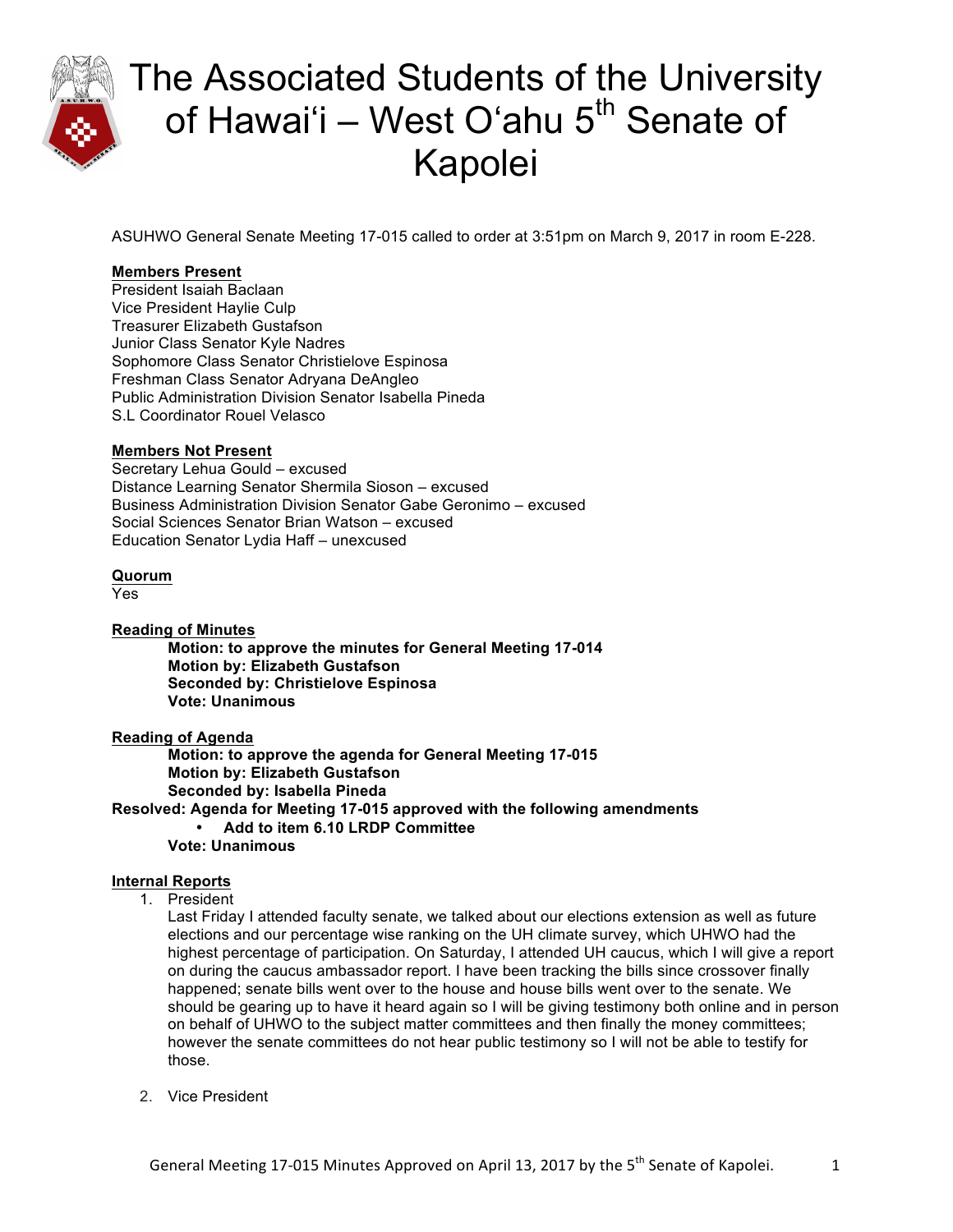

I've sent out reminders and updates to senators individually. I've heard back from most of them but for those I have not heard from, we will need to discuss this. Thus far, I have not seen much progress made on most senator initiatives.

### 3. Secretary

This week, I was able to make Kelly Fujino an administrator of our website so that she is able to correct our outdated Handbook, Funding Procedures, and Applications. This will allow our website to remain current for ASUHWO students.

#### 4. Treasurer

Although we have not been able to meet monthly, Kelly Fujino and I will be meeting on March  $23<sup>rd</sup>$  at 2:00pm. At this meeting, she will update me on our current budget thus far. Also, she has purchased the two coffee heaters; they are on their way and she will let us know when they arrive. I also reached out to Kevin Ishida and we will try to meet on March  $20<sup>th</sup>$ . Lastly, our current estimated budget is \$29,800.

#### 5. Advisors

a. Student Life Coordinator

I'd like to support what Isaiah has said regarding providing senate testimony on what has been passed at the legislature. In addition to what he is submitting on behalf of senate, if you folks feel so moved, please consider also submitting your own individual testimony. While receiving testimony from student governments is great, the legislature also wants to hear from the general student body. Therefore, if you guys have the chance, I recommend that you do submit testimony once that information gets posted about the submission for testimonies.

I was able to meet with Kelly Fugino and the coffee makers are in. Also, I've been able to meet with all of the ASUHWO candidates for orientation and we will be looking over the list of candidates today for approval so that they can be placed on the ballots for elections.

Lastly, a few updates regarding upcoming events, West Sesh Open Mic Night is tonight as well as rock art night where students can paint on rocks. Tomorrow is movie night and we will be showing Moana; this event is open to all UHWO families and will start at 6:00pm in the Multi-Purpose Room (MPR). Free cotton candy and popcorn will be served at this event. Then Tuesday is Pi Day and we will be handing out slices of pie either in the courtyard or D-tunnel. Later that night is the uLead Seminar, which will take the place of RISO Rise Up, and will be held from 4:00-7:00pm in the MPR. For this event, we have three confirmed community leaders who will be coming to speak: Senator Mike Gabbard, the Kroc Center's Yvonne Samia, and YMCA's Reynolds Fernandez. Spring Blast will be on March 24th, from 5:00-9:00pm, to kick off spring break. Students will be allowed to bring two guests, at least 18 years old, with a valid ID. They will be able to get in for free with the donation of a canned food item.

There are so many new developments happening with the university and the Long Range Development Plan (LRDP) will be looking at the different programs, policies, and facilities that will be needed in order to sustain a growing university. The appointed senate member to serve on this committee will need to be a senate member next year as well. Christielove has agreed to serve on this committee.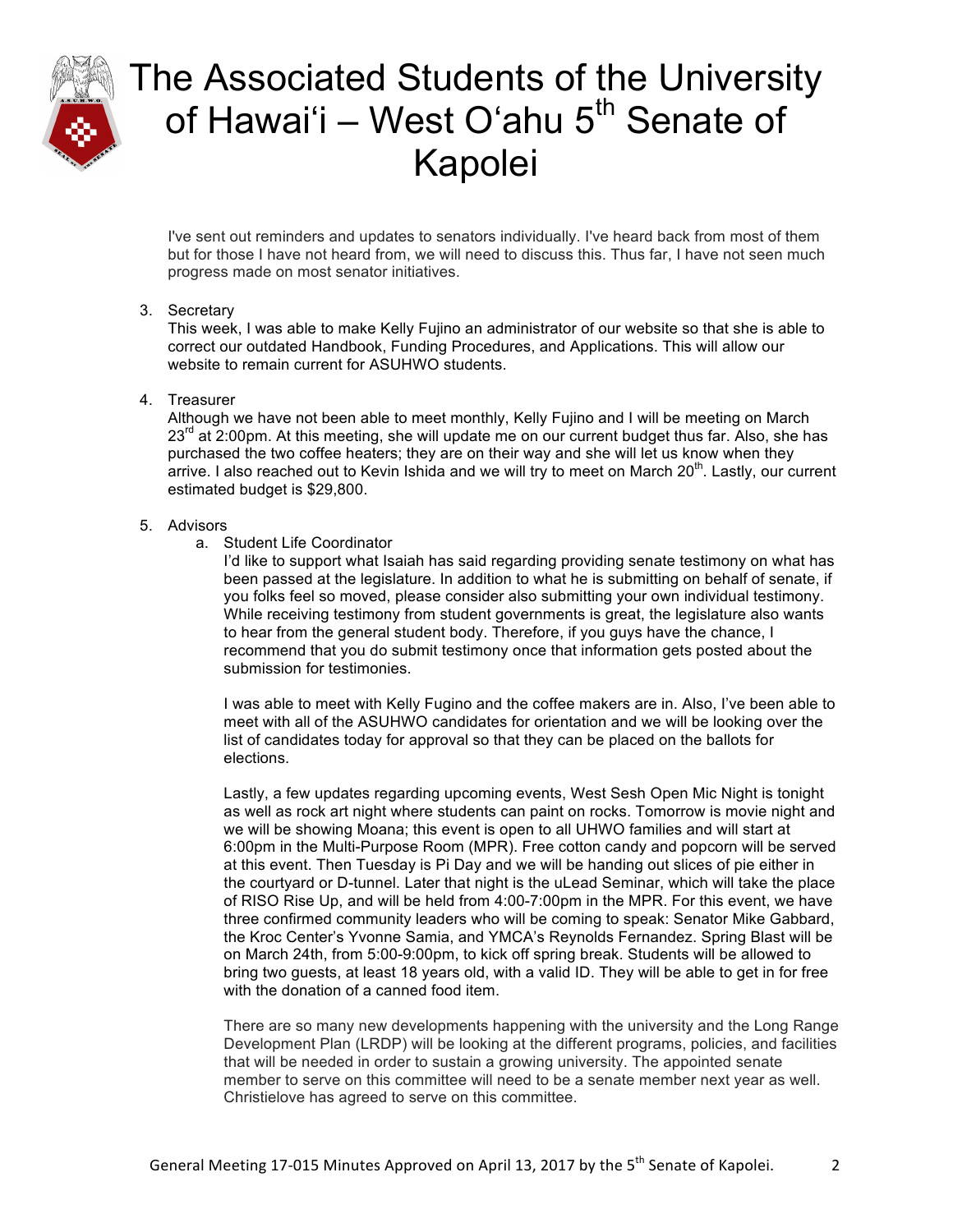

We have yet to discuss how we will differentiate between students who pay all fees and students who only pay a select amount of fees. This issue will be further discussed.

### 6. Standing Committee Reports

a. Budget and Finance

The minutes from our last two Budget and Finance Committee Meetings has been sent to the senate. As you folks should all know, when there is a bill that needs to be passed, the proper order should bill should follow is to first be presented at an Executive Board Meeting, then to the Budget and Finance Committee for its first reading, and then the bill can be brought to the Senate for second reading. Today we will be reviewing two bills that have been included as line items within our agenda: the Pizza Bill that will be used to promote student participation in the voting process of our ASUHWO Elections and the Town Hall bill will be used to purchase refreshments for our ASUHWO Town Hall.

b. Activities

The Executive Board has selected March 23rd as the date of our Town Hall. The Town Hall will be held from 10:30-11:30am. The President will not be able to attend our general senate meeting that day as he will not be able to get off of work for the entire day. Therefore, the Vice President will lead our meeting on that day. Also, the Activities Committee will need to further discuss West Fest, which thus far will consist of executing Adryana's initiative.

c. Legislative No New Reports.

### 7. Ad Hoc Committees

a. Elections Committee

We've discussed everyone's roles within this committee. Isaiah will be presenting to the Faculty Senate and asking professors to encourage their students to vote online. Vice President Clup will be working with Pueo Leadership and asking that they vote, as well as contact other students and encourage them to vote. We will be tasking the division senators to also present to their classes and email their professors as the division senators have a direct link to their constituents.

b. Transition Committee

We've briefly discussed workshops, transition meetings, and possibly a retreat that we would have between the 5th Senate and the 6th Senate to assist the new senate in learning their roles. This will be further discussed as we finalize our candidates list and after the elections period.

### 8. Senators Report

a. Distance Learning Division Senator

I do apologize about last meeting. That was an irresponsible move from me. Personal relationships, school and work just hit me mentally and emotionally all at the same time. Again, I do apologize. I will need to cover more shifts at work since my coworker's mom passed away so I will not be able to attend today's meeting.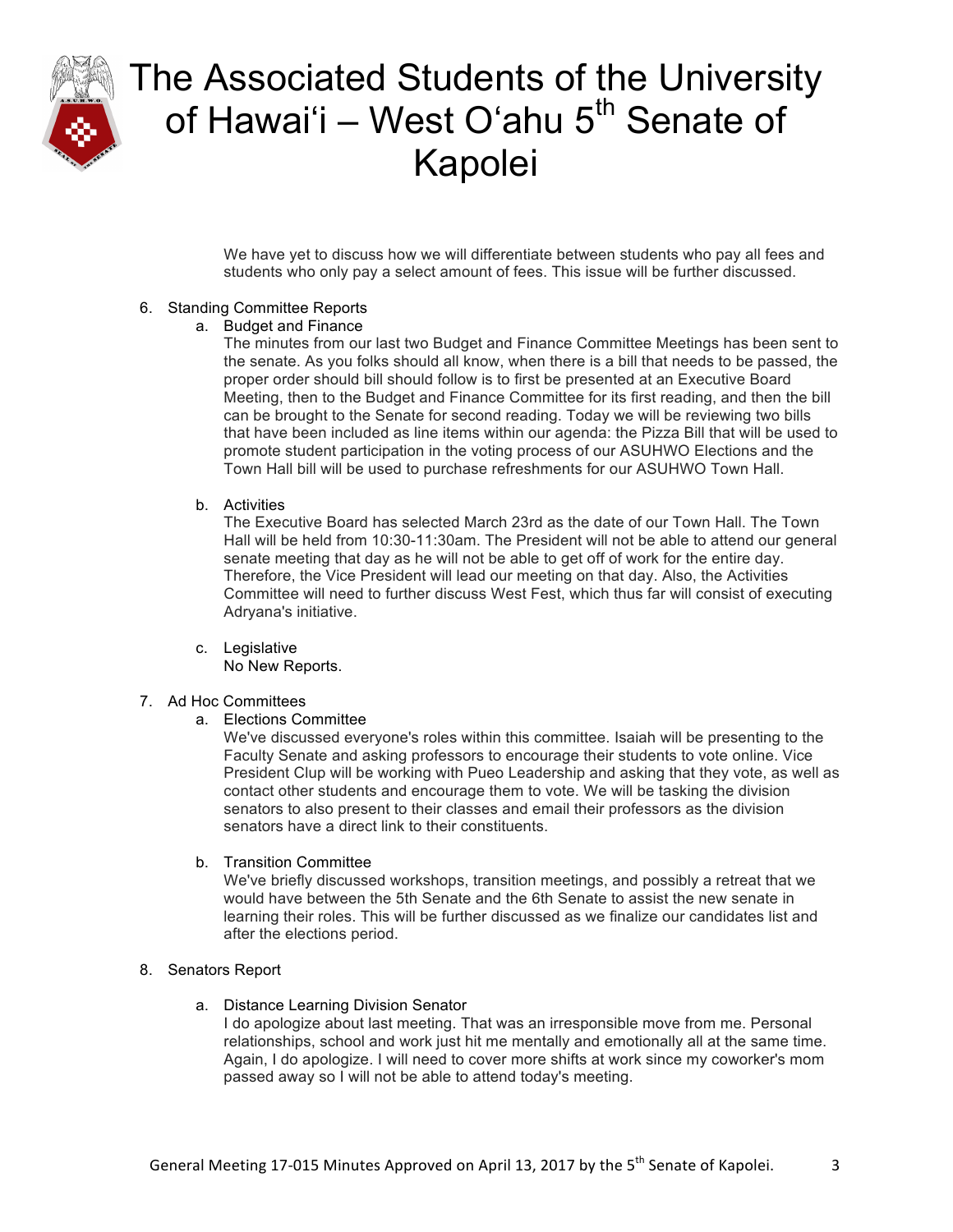

Here are the dates for my Town Hall meetings for this month: March 13, Monday - Lahaina Starbucks from 10am to 11am (will send flyer on a separate email)

March 14, Tuesday - Kahului Starbucks from 10 am to 11 am April 10, Monday - Lahaina Starbucks from 10am to 11am April 11, Tuesday - Kahului Starbucks from 10 am to 11 am

In addition to this, I am very excited to let you folks know that I will be working with Sunny Cabello, who is our learning center coordinator based on Maui, as her temporary student assistant. I will later provide more information regarding allotting my 3-5 hours a week to work with her in creating more initiatives and more ways to more easily reach out to students. It will be a great way to meet some UHWO distance students on Maui. I believe she is planning to submit a proposal for a room or office on UHMC for distance students to use. I think this will be a great way to fulfill my duties in the senate. I know this is a stretch until I graduate this semester.

Lastly, did anyone apply for my position for next semester? I asked a few students to submit their applications but didn't hear from them.

b. Junior Class Senator

I spoke with Rouel and Leila and we will need to revise my initiative a bit. My initiative will still focus on helping undecided transitioning sophomores and I have gained the help of Christielove for this initiative; she will conduct a survey next week to identify the undecided sophomores. Also, I contacted the 'Ulu'ulu center for information regarding reserving rooms, but I still have gotten no response. With regards to Loea, he is on vacation so I have emailed him so we can go over the revisions of my initiative, which focuses on junior transferees. We will hold seminars of different divisions and have a representative from each division to introduce what classes and professors are in the program they chose to be in.

c. Sophomore Class Senator

As Kyle mentioned, we have been working together on his initiative. I will be conducting a survey amongst the sophomore class as well as trying to reach out to sophomores. Also, I'd like to inform the senate that the scholarship problem regarding the sophomores not receive the full amount of their scholarships; I mentioned this in a previous meeting; were told yesterday at a meeting that they will be receiving their full scholarship amounts. Also, I was supposed to be a part of a grievance case but that was postponed.

d. Freshman Class Senator

I emailed my bill and initiative write up to everyone so if you guys want to look over that and let me know what you think that would be great. This will help me to begin getting the money for the materials I need so that I can get started on putting everything together.

e. Business Administration Division Senator

I am currently working with LCC Student Government to plan Entrepreneurship Week. They want to participate and have agreed to help plan and coordinate the event; we are just awaiting marketing materials to provide to them, which I am also working on. I am still in the process of reaching out to speakers that would like to be involved. I am hoping to conduct this event in the second week of April.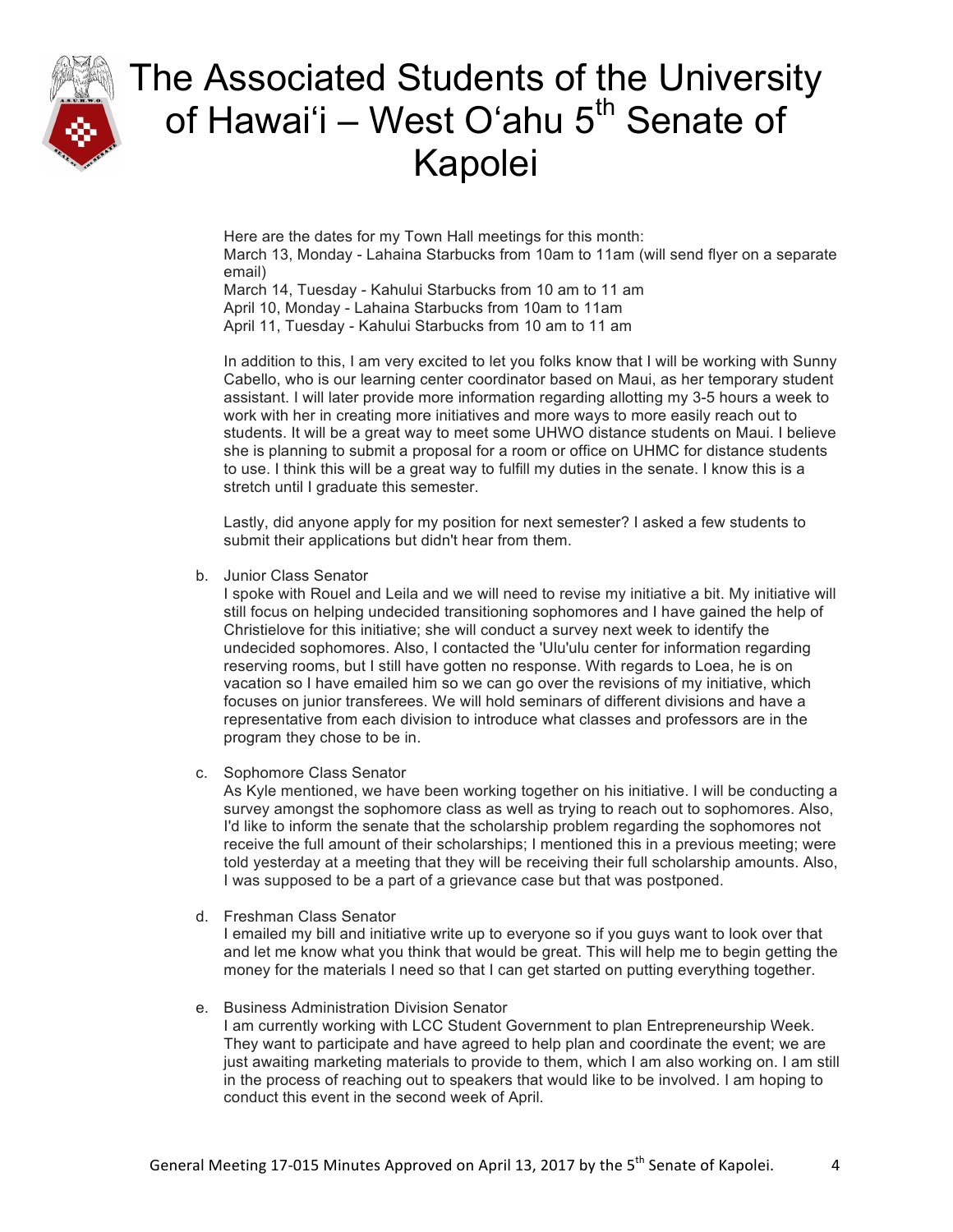

Rouel: We will need to discuss with him whether his constituents here will be LCC or UHWO. His constituents should be UHWO.

f. Public Administration Division Senator

I still have not received a response from Dr. Guo in regards to my initiative. I am going to work on completing something else for my initiative such as working with Dr. Levi to get CERT training on campus during spring break. I was also supposed to be a part of the Academic Grievance Committee but it was cancelled.

g. Social Sciences Division Senator First of all, I would like to vote in favor of the SB17-08.

There is nothing new to report. Most of my classes had midterms and papers due this week but I did have a question in regards to who the past vice president was that tried to implement the daycare program and their contact information. I'm sure they probably got farther than just a survey so picking up on what their initiative was would be more beneficial to myself. Also, I'll update my constituency meeting times so that those from different social science clubs will be able to attend.

h. Education Division Senator No Report Provided.

### 9. Caucus Ambassador

I attended this month's caucus meeting at UH Mānoa, hosted by the GSO, and we discussed the bills that we agreed to support and not support and thus far, the only bill they decided to not take a stance on was the Smoking Bill because none of the campuses could agree on whether they were a smoking or anti-smoking campus. Another concerning bill was the Selective Service Bill; This is a bill going through the senate right now that would force only male students to opt in to selective service to receive financial aid. The BOR and UH are opposing this bill and I will update you folks as I gather more information. The next caucus meeting will be on the Big Island for two days. As for the issue of President Lassner being both the President of the UH System as well as the Chancellor of UH Mānoa, caucus has decided to take a stance of writing him a letter to convey our concerns about his position as well as also thanking him for taking on multiple positions. The concerns against him serving in both positions is that UH Mānoa would lose their autonomy and be given preference above the other universities and community colleges. The concerns caucus has had regarding outright opposing this through a resolution is that none of the campuses have had time to discuss this issue and they did not want to offend the BOR and President Lassner by writing a resolution saying all campuses oppose his operating within two positions. Therefore, they would like to voice their concerns through a letter and then back it with a resolution if all campuses feel similarly.

#### 10. Campus Committee Report

- a. Communications Committee Discussion Not Recorded.
- b. Transportation Committee Discussion Not Recorded.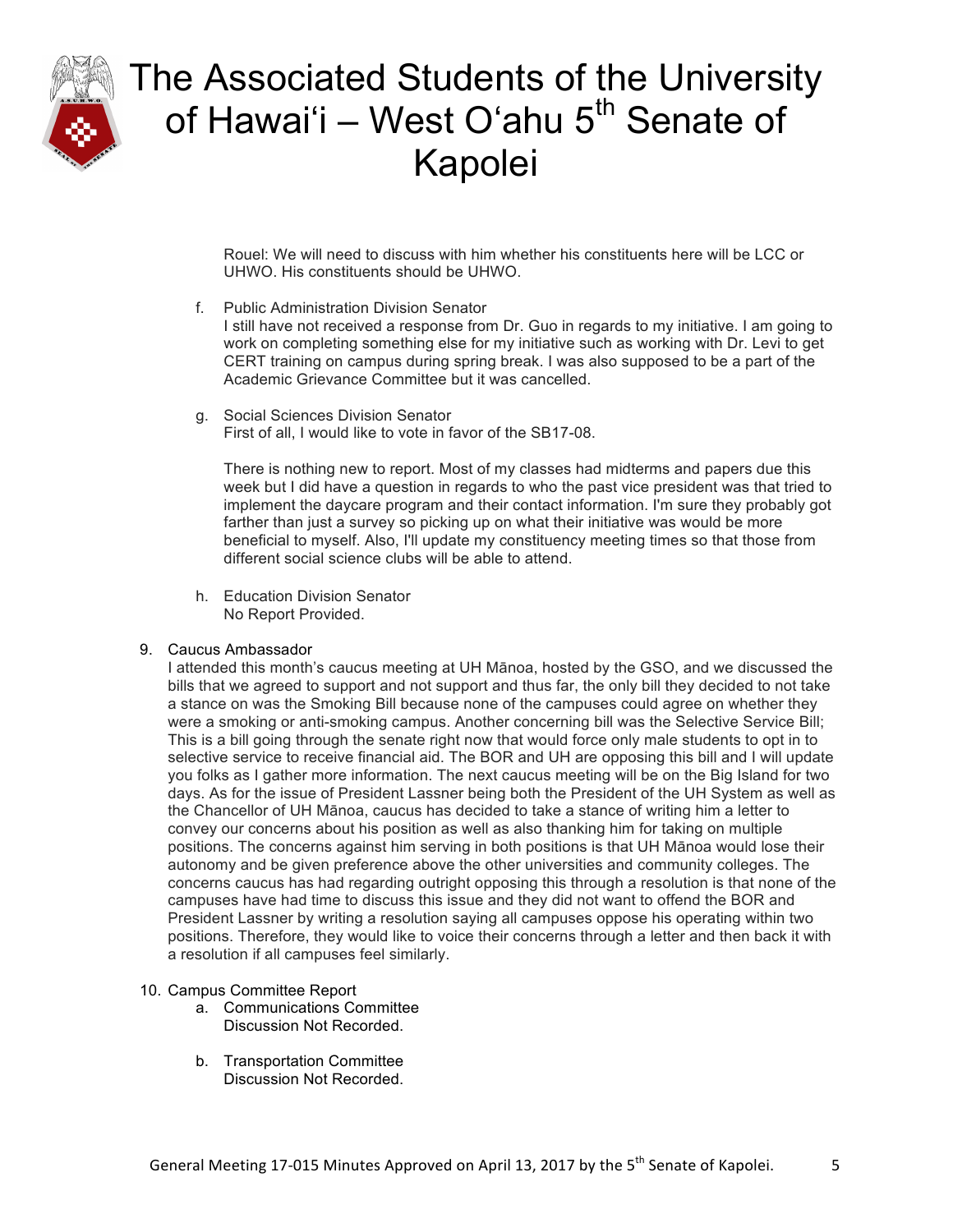

- c. Technology Committee Discussion Not Recorded.
- d. Health Committee Discussion Not Recorded.
- e. Strategic Planning Committee Discussion Not Recorded.

#### **Unfinished Business**

- 1. Issue of Professional Liability Insurance Discussion Not Recorded.
- 2. Town Hall Discussion Not Recorded.
- 3. Tabled Caucus Issues Discussion Not Recorded.
- 4. Caucus Support or Abstain Bills Discussion Not Recorded.

### **New Business**

1. Pizza Bill

This will be the same event as last semester, but we will need to decide the amount of pizzas we'd like to order because differently, we are only holding this event on one day instead of two.

We will purchase four pepperoni pizzas and four cheese pizzas.

**Motion: to Approve SB-17-06 Motioned by: Isabella Pineda Seconded by: Haylie Culp Vote: Unanimous** 

**Yeas(s):** Vice President Culp, Secretary Gould, Treasurer Gustafson, and Senators Nadres, Espinosa, DeAngelo, Pineda, Geronimo, Watson, and Sioson. **Nay(s):** [0] **Abstain(s):** [0]

2. Town Hall Bill

We will be purchasing blueberry and chocolate muffins, croissant sandwiches, cuties, grapes, pineapple juice, ice tea packets, caffeinated and decaf coffee.

**Motion: to Approve SB-17-07 Motioned by: Haylie Culp Seconded by: Christielove Espinosa Vote: Unanimous**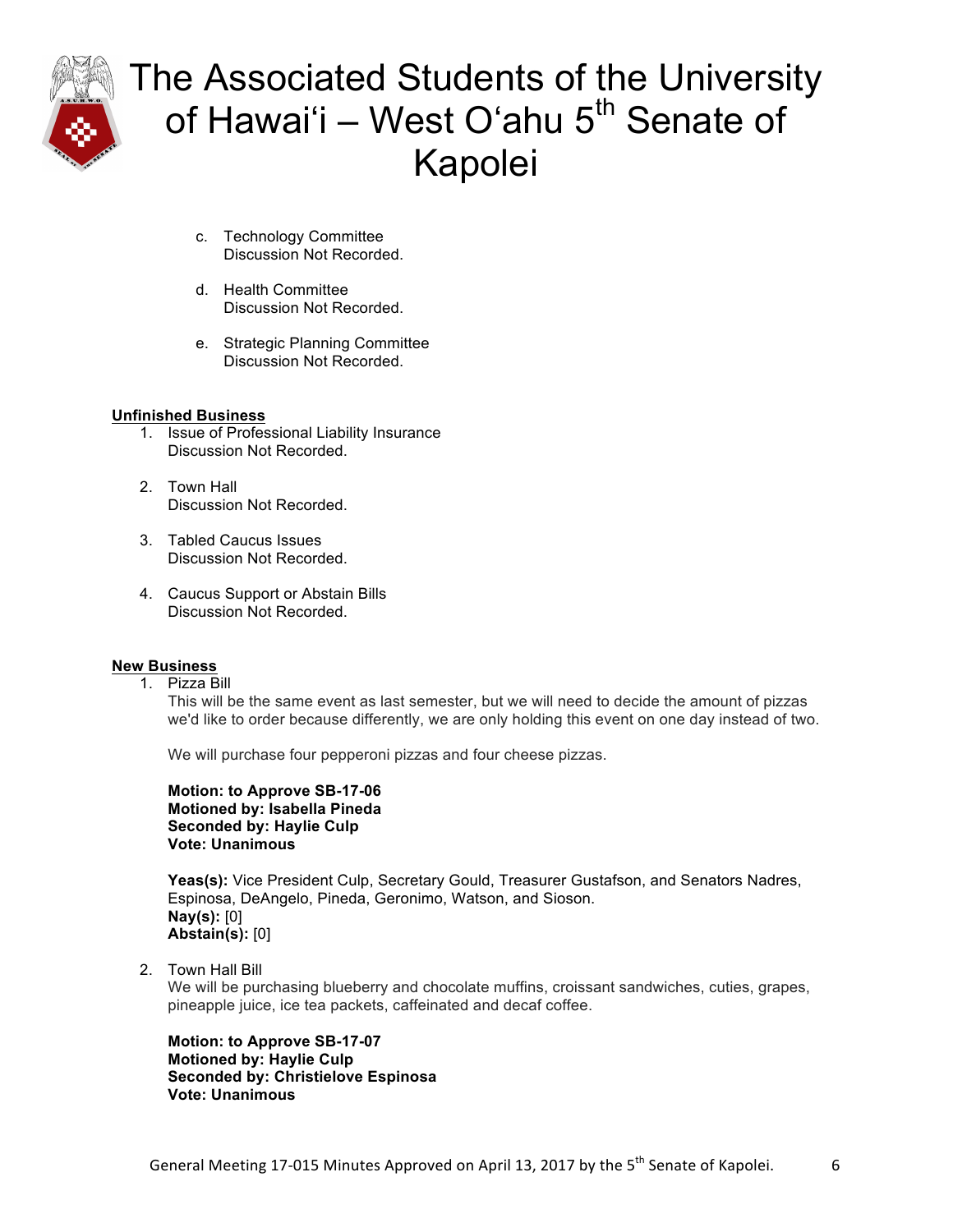

**Yeas(s):** Vice President Culp, Secretary Gould, Treasurer Gustafson, and Senators Nadres, Espinosa, DeAngelo, Pineda, Geronimo, Watson, and Sioson. **Nay(s):** [0] **Abstain(s):** [0]

3. Flowers Initiative Bill

**Motion: to Approve SB-17-08 Motioned by: Haylie Culp Seconded by: Isabella Pineda Resolved: SB-17-08 approved with a following amendments** 

- **Correct Bill No. to read SB-17-09**
- **Correct Bill Title to include "Initiative"**
- **Correct date to include comma**
- **Correct description to read "For First Reading Special Order"**
- **Correct Authored/Introduced by to include "Freshman Class Senator"**
- **Correct lines 4-5 to read "the Guess Who initiative that will be held at West Fest. The flowers, cards, and candy"**
- **Correct lines 6-10 to read "are to act as a promotional item for ASUHWO constituents to win after completing a ASUHWO question activity. The hope is to encourage students to participate and become aware of their ASUHWO Senate members. For the activity students will need to answer a series of questions correctly, after which they will receive a prize."**
- **Correct line 12 to include a total of \$310.00 and "to"**
- **Correct line 14 to read "\$50.00"**
- **Correct line 15 to read "\$10.00"**
- **Correct line 16 to read "\$50.00"**
- **Correct line 17 to read "\$200.00"**
- **Correct line 18 to read "\$310.00"**
- **Correct line 22 to read "cards, and candy are given to"**
- **Correct Section 5 to include "approval from the senate"**

### **Vote: Unanimous**

**Yeas(s):** Vice President Culp, Secretary Gould, Treasurer Gustafson, and Senators Nadres, Espinosa, DeAngelo, Pineda, Geronimo, Watson, and Sioson. **Nay(s):** [0] **Abstain(s):** [0]

4. Class Room Posting and Initiatives

We need to update our signage within the classrooms. Therefore, it is mandatory that each person create a one-paragraph write up regarding what they are currently working on, whether that be your initiative or anything else. This will be due by Saturday night.

5. Elections Approval of Candidates

**Motion: to Approve the list of elections candidates Motioned by: Haylie Culp Seconded by: Kyle Nadres**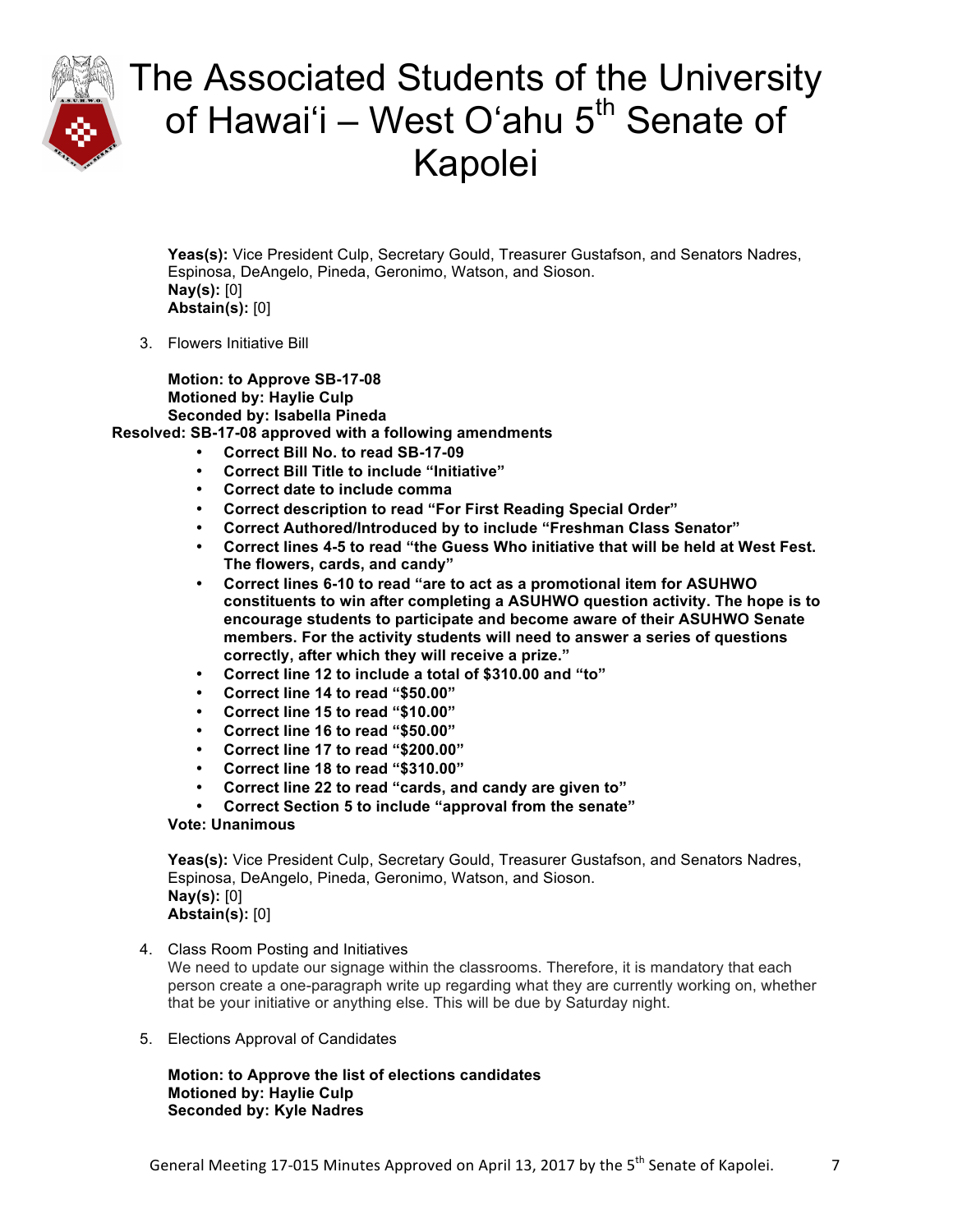

**Vote: Unanimous** 

**Yeas(s):** Vice President Culp, Secretary Gould, Treasurer Gustafson, and Senators Nadres, Espinosa, DeAngelo, Pineda, Geronimo, Watson, and Sioson. **Nay(s):** [0] **Abstain(s):** [0]

**Announcements and Open Forum**

**Meeting Adjournment at 5:32pm Motioned by: Christielove Espinosa Seconded by: Haylie Culp**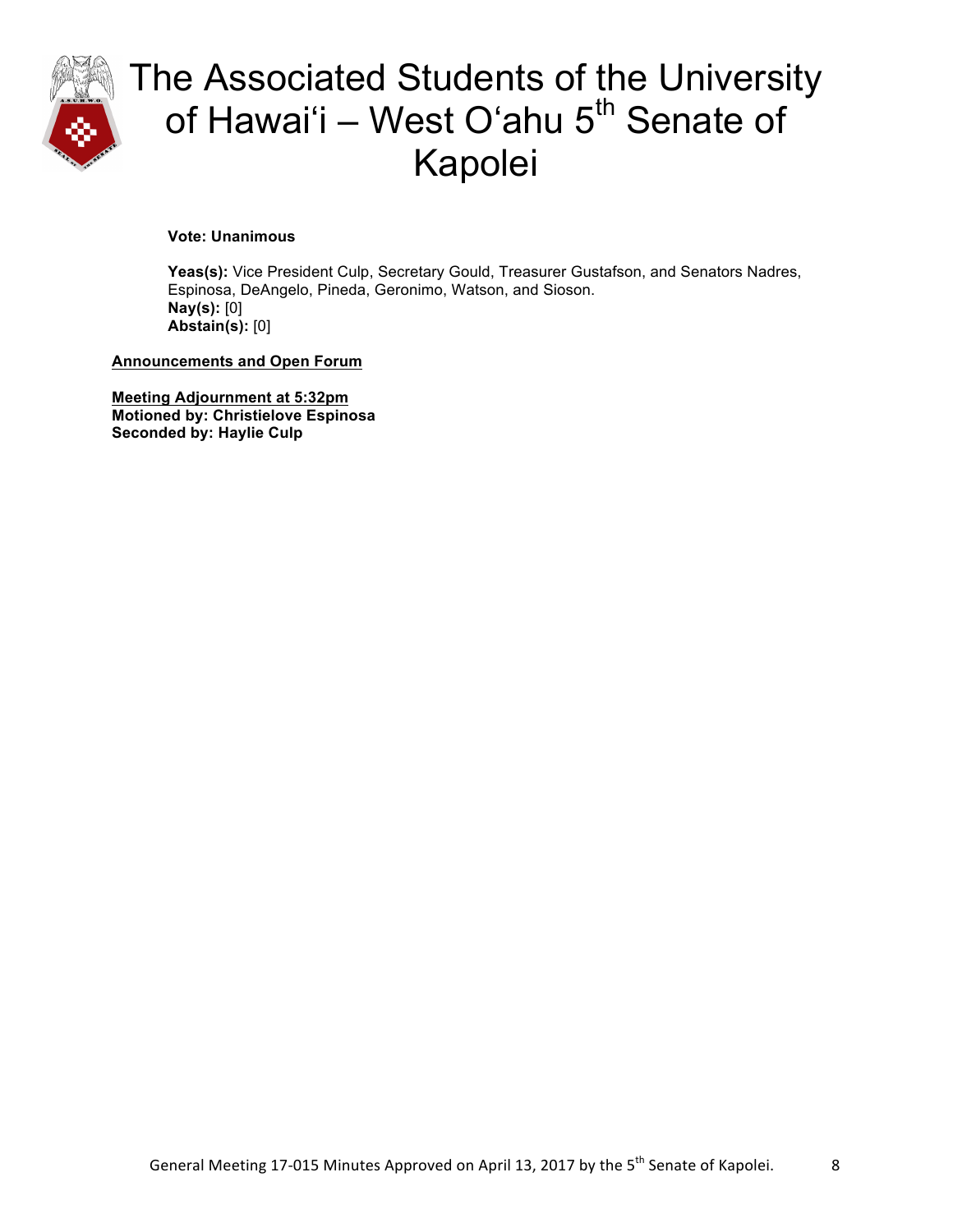

### **Voting Record**

| Voting Record for General Meeting 17-015,<br>Approval of Agenda and Minutes: To Approve |     |     |         |              |  |
|-----------------------------------------------------------------------------------------|-----|-----|---------|--------------|--|
| Agenda for GM 17-015<br>Name                                                            | Yea | Nay | Abstain | Vote By      |  |
| Haylie Culp                                                                             | x   |     |         | Proxy<br>N/A |  |
| Elizabeth<br>Gustafson                                                                  | X   |     |         | Yes          |  |
| Lehua<br>Gould                                                                          | X   |     |         | N/A          |  |
| <b>Kyle Nadres</b>                                                                      | X   |     |         | N/A          |  |
| Christielove<br>Espinosa                                                                | X   |     |         | N/A          |  |
| Adryanna<br>DeAngelo                                                                    | X   |     |         | N/A          |  |
| Gabe<br>Geronimo                                                                        | x   |     |         | Yes          |  |
| Isabella<br>Pineda                                                                      | x   |     |         | Yes          |  |
| <b>Brian</b><br>Watson                                                                  | x   |     |         | N/A          |  |
| Shermila<br>Sioson                                                                      | x   |     |         | Yes          |  |

| Voting Record for General Meeting 17-015,<br>Approval of Agenda and Minutes: To Approve<br>Minutes for GM 17-014 |     |     |         |                  |  |
|------------------------------------------------------------------------------------------------------------------|-----|-----|---------|------------------|--|
| Name                                                                                                             | Yea | Nay | Abstain | Vote By<br>Proxy |  |
| Haylie Culp                                                                                                      | x   |     |         | N/A              |  |
| Elizabeth<br>Gustafson                                                                                           | x   |     |         | Yes              |  |
| I ehua<br>Gould                                                                                                  | X   |     |         | N/A              |  |
| <b>Kyle Nadres</b>                                                                                               | x   |     |         | N/A              |  |
| Christielove<br>Espinosa                                                                                         | x   |     |         | N/A              |  |
| Adryanna<br>DeAngelo                                                                                             | x   |     |         | N/A              |  |
| Gabe<br>Geronimo                                                                                                 | x   |     |         | Yes              |  |
| Isabella<br>Pineda                                                                                               | x   |     |         | Yes              |  |
| <b>Brian</b><br>Watson                                                                                           | x   |     |         | N/A              |  |
| Shermila<br>Sioson                                                                                               | x   |     |         | N/A              |  |

| Voting Record for General Meeting 17-015: To<br>Approve SB-17-06 |     |     |         |                  |
|------------------------------------------------------------------|-----|-----|---------|------------------|
| Name                                                             | Yea | Nay | Abstain | Vote By<br>Proxy |
| Haylie Culp                                                      | x   |     |         | N/A              |
| Flizabeth<br>Gustafson                                           | x   |     |         | Yes              |
| I ehua<br>Gould                                                  | X   |     |         | N/A              |
| <b>Kyle Nadres</b>                                               |     |     |         |                  |
| Christielove<br>Espinosa                                         | x   |     |         | N/A              |
| Adryanna<br>DeAngelo                                             | x   |     |         | N/A              |
| Gabe<br>Geronimo                                                 | x   |     |         | Yes              |
| Isabella<br>Pineda                                               | X   |     |         | Yes              |
| Brian<br>Watson                                                  | x   |     |         | N/A              |
| Shermila<br>Sioson                                               | X   |     |         | N/A              |
|                                                                  |     |     |         |                  |

| Voting Record for General Meeting 17-015: To |
|----------------------------------------------|
| Approve SB-17-07                             |

| Name                     | Yea | Nay | Abstain | Vote By<br>Proxy |
|--------------------------|-----|-----|---------|------------------|
| Haylie Culp              | x   |     |         | N/A              |
| Elizabeth<br>Gustafson   | x   |     |         | Yes              |
| Lehua<br>Gould           | X   |     |         | N/A              |
| Kyle Nadres              |     |     |         |                  |
| Christielove<br>Espinosa | X   |     |         | N/A              |
| Adryanna<br>DeAngelo     | x   |     |         | N/A              |
| Gabe<br>Geronimo         | x   |     |         | Yes              |
| Isabella<br>Pineda       | х   |     |         | Yes              |
| Brian<br>Watson          | x   |     |         | N/A              |
| Shermila<br>Sioson       | x   |     |         | N/A              |